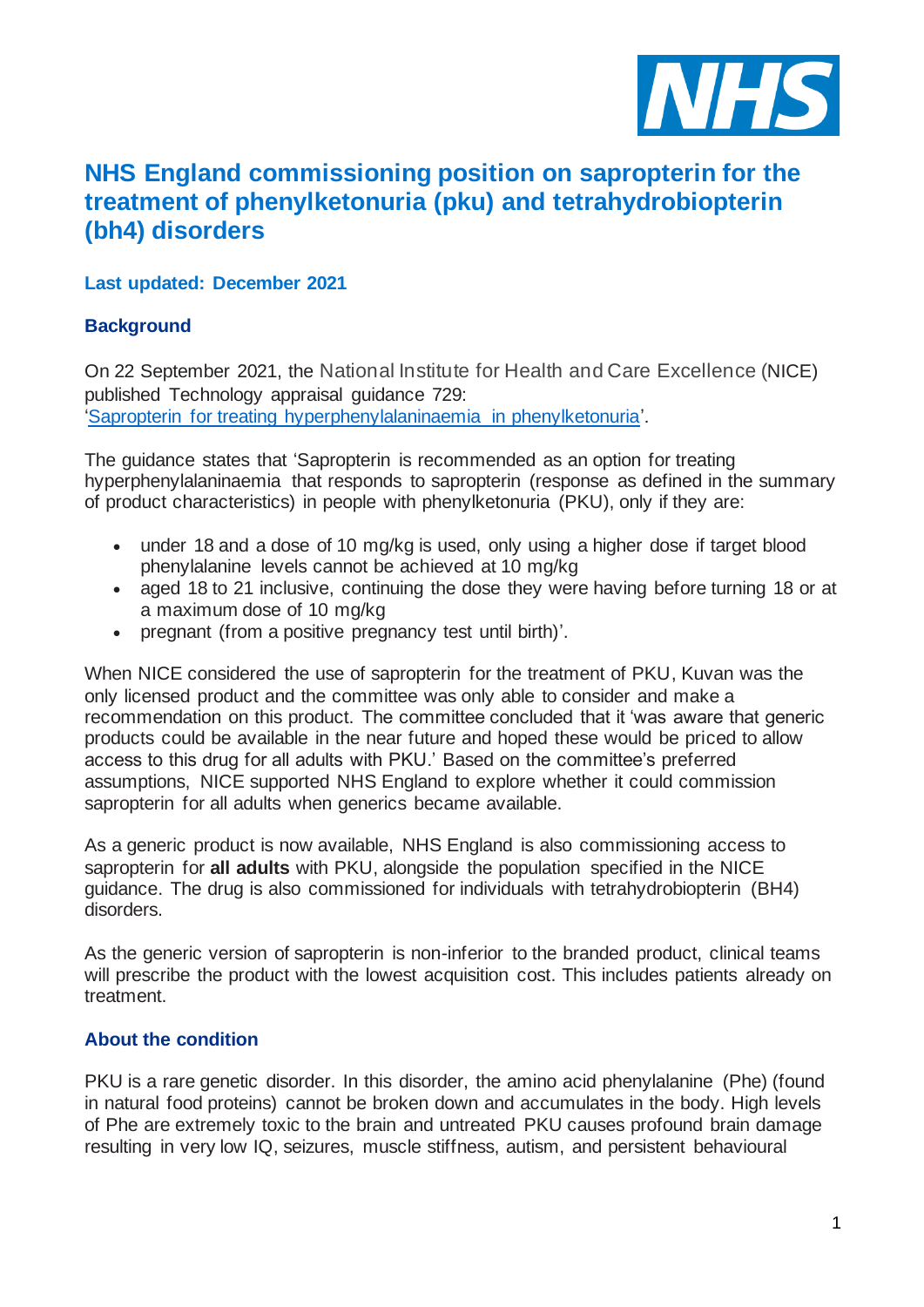

problems. In pregnancies of women with PKU, the foetus can be affected by high levels of Phe.

Since PKU damage is caused by high levels of Phe, non-drug treatment is a very strict low Phe diet (10% to 20% of a normal diet). An artificial protein mix, with added vitamins and minerals, is taken throughout the day but patients often find this unpleasant.

### **Treatment with sapropterin**

Treatment with sapropterin aims to lower the blood Phe levels to close to or below the European Guideline levels (therapeutic ranges are: 120-360 umol/l up to 12 years, 13 years onwards 120-600 µmol/l, women who are planning a pregnancy 120-360 µmol/l). Sapropterin treatment sustains Phe control over time, which is generally difficult to achieve with diet alone.

As natural protein intake increases and reliance on supplements is reduced, the diet becomes more manageable, thus improving dietary adherence and improving cognitive outcomes.

#### **Pathway for patients with PKU**

Following clinical advice from the Metabolic Services Clinical Reference Group, NHS England has determined that the most timely and equitable way of determining eligibility for treatment with sapropterin is for ALL individuals with PKU (except those who are pregnant and those who have previously proven responsiveness) to have a genetic test to determine if they are likely to be amenable to treatment.

Those patients who are likely to be amenable to treatment will have their Phe levels checked by using sapropterin under the supervision of a specialist metabolic dietician. The testing and responsiveness assessment of patients will be based on the sapropterin responsiveness pathway developed by the British Inherited Metabolic Disease Group<sup>1</sup>. The expected doses for patients will be 10 mg/kg with the flexibility to increase to 20 mg/kg if the Phe levels cannot be managed at lower levels. Treatment is accompanied by a low Phe diet.

Patients can continue treatment after a month of assessment is completed if they have a Phe reduction of at least 30%. Patients must comply with regular monitoring as they will be ingesting increased levels of protein during this time.

After six months of treatment with sapropterin, patients can continue treatment if at least one of the following benefits can be shown:

• Phe control assessed as > 75% Phe levels in target range for age

AND/OR

<sup>&</sup>lt;sup>1</sup> [BIMDG: British Inherited Metabolic Disease Group](https://bimdg.org.uk/site/index.asp)